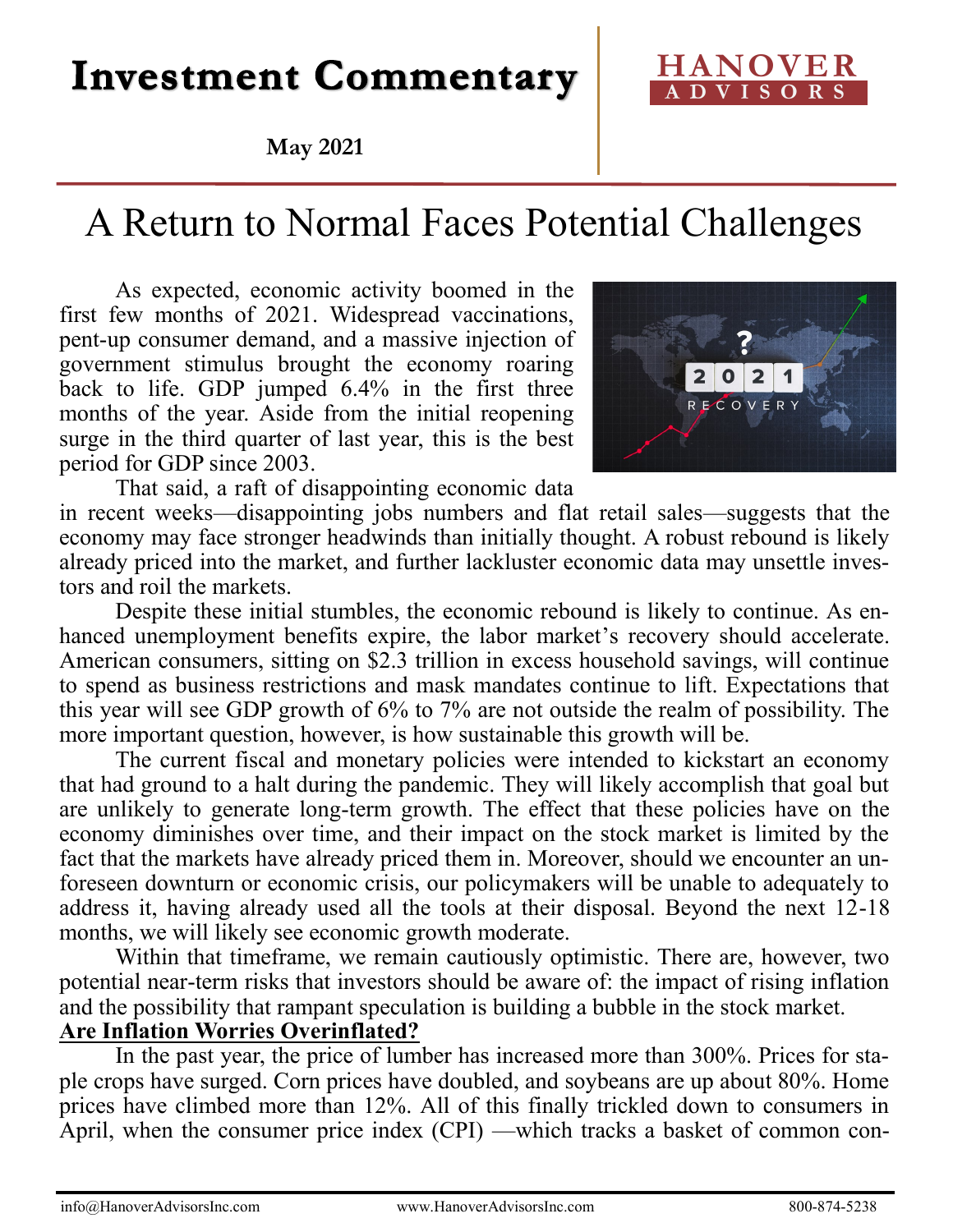

sumer goods, energy, and housing costs—rose 4.2% from a year earlier, well above economist expectations.

The Federal Reserve has described the spike in inflation as "transitory," essentially saying that they will all but ignore the next few months of inflation data, and they may ultimately be right to do so. The 4.2% annual CPI may sound more dramatic than it really is, comparing prices to last April, when the initial lockdown deflated prices. Some of the price jumps we are seeing are likely to be temporary, as supply chains work out the kinks and catch up to resurgent demand. However, for investors, perception matters as much as, if not more than, reality. We have already seen higher-than-expected inflation reports spark a sell-off in the stock market, and periods of volatility are expected to continue.

More worryingly though, the Fed may be wrong. The inflation we are seeing may be prolonged and persistent. Both the central bank and the government seem unconcerned with the possibility of inflation, focusing on the short-term growth generated by their spending and accommodating policies. While some argue that rampant inflation is unlikely with the labor force still so slack, we are seeing stronger pushes for labor rights and declining birthrates, both of which historically drive wage and price growth. Furthermore, many economists are arguing that globalization, which has long been seen as the primary reason inflation has been so tepid for decades, has peaked, and the postpandemic world will be a less globalized one. The Economic Cycle Research Institute (ECRI), which tracks and analyzes macroeconomic trends, recently saw its proprietary Future Inflation Gauge jump to its highest level in 30 years. In ECRI's estimation, this means that inflation is likely to trend up over the next six months.

None of this is to say that the sort of hyperinflation we saw in the 1970s will make a return, but even moderate inflation of 4% over a sustained period of time would be a shock to the markets and individual finances. Were that to happen, the Fed would eventually be spurred to act, either by tapering off their asset purchases or by raising shortterm interest rates. The problem is that if the Fed waits too long, their actions could roil an already turbulent market, or come too late to make an impact.

In a high inflationary period, investors should be sure their portfolio carries hedges against inflation, especially in the bond market, which has seen big bouts of volatility this year among concerns about the economy overheating. The most secure way to do so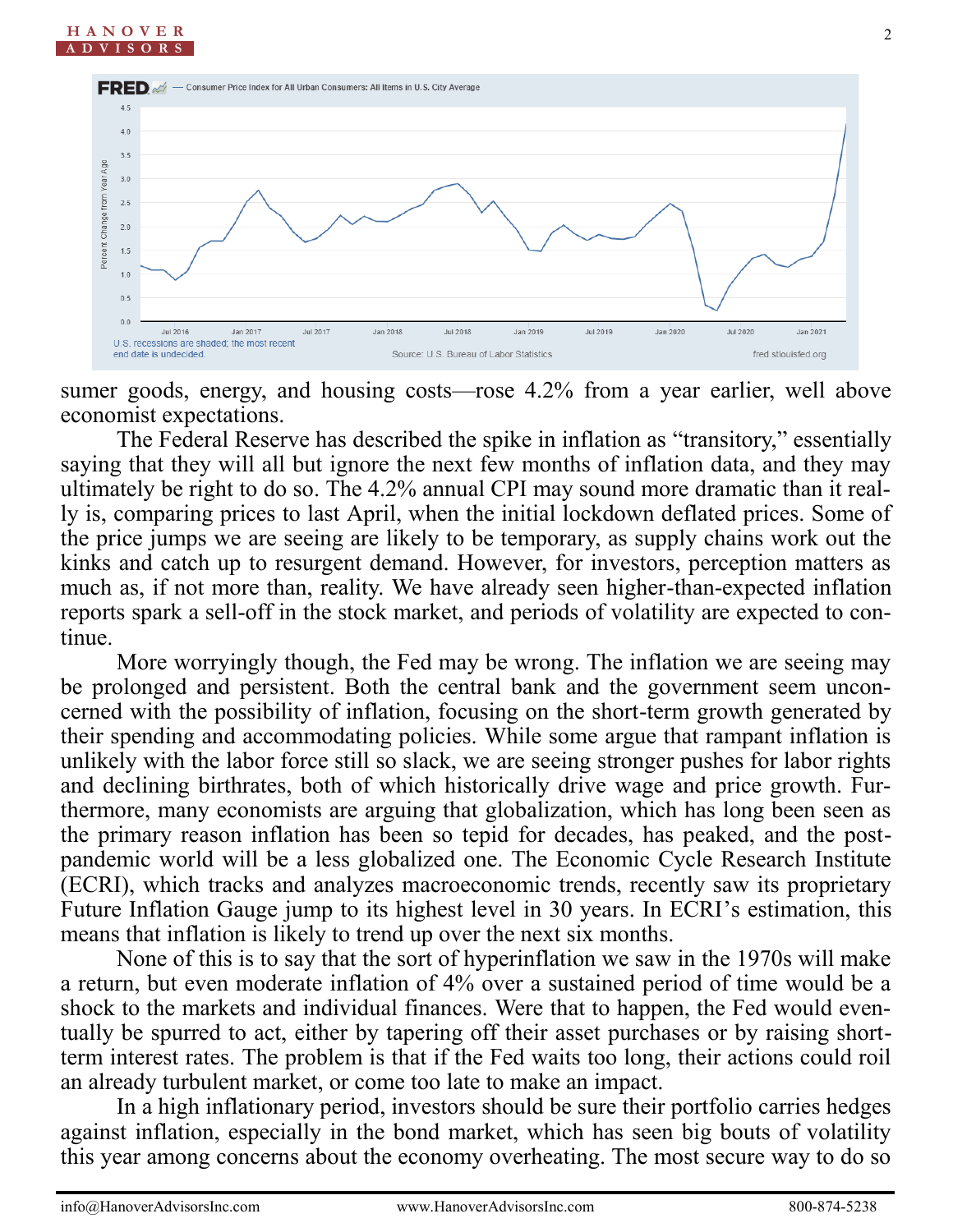is with Treasury Inflation Protected Securities (TIPS). These are special Treasury notes that are pegged to the CPI, so their purchasing power will always be protected, but their long-term returns are anemic. Stocks in general are a good hedge against inflation, but international stocks in particular tend to generate better returns during periods of elevated inflation. Commodity stocks



3

would also likely generate healthy returns, but can be risky, so diversification is key. **The Fed and The Growing Asset Bubble**

The infusion of stimulus cash from the government and continuing dovish policy from The Fed are not only setting the stage for higher inflation, but they may also be fueling the financial market's biggest excesses. Some investors look at the stock market's post-pandemic rally and see more than a rebound, they see a market that has come disconnected from economic reality and a potential bubble in the making. Valuations that far outpace earnings, frenzied issuances, and speculative retail investors recall the fervor of previous bubbles, such as the 2000s-era dotcom boom. Pessimistic analysts are forecasting a double-digit correction on the horizon.

Certainly, there are areas that are being driven by purely speculative folly, like Bitcoin. Charlie Munger, Warren Buffett's number two and a legendary investor in his own right, recently declared Bitcoin to be "disgusting and contrary to the interests of civilization." While this is perhaps overstated, it has become clear that, despite cryptocurrency evangelists' claims about the benefits of a decentralized currency, the entire sector is essentially speculative gambling and there is little to justify current valuations.

The S&P 500 has similarly seen sky-high valuations, but unlike cryptocurrency, meme stocks and SPACs, these valuations may be justified. Much has been made of the fact that by many metrics, the stock market has not been this overvalued since the dotcom boom and ensuing crash. Take for example the so-called "Buffett Indicator," a ratio that compares total stock market capitalization to GDP, which reached an all-time high earlier in the year, topping the previous record set in 2000. Many have taken this as a warning sign that we are on the precipice of the bubble bursting.

However, the world has changed substantially since the dotcom era. Globalization means that the corporations that trade on the U.S. stock exchanges make a substantial portion of their revenue and profits, 40-50% by some estimates, overseas. This makes comparisons between market cap and U.S. GDP less relevant. An alternative valuation method that compares after-tax corporate profits to world GDP suggests that the stock market is only slightly above historical valuations. Moreover, after decades of mergers, acquisitions and corporate consolidation, there are fewer corporations being traded today, meaning that there is more money chasing fewer assets, further skewing historic valuation comparisons.

It is easy to see headlines about fortunes being made and lost overnight with